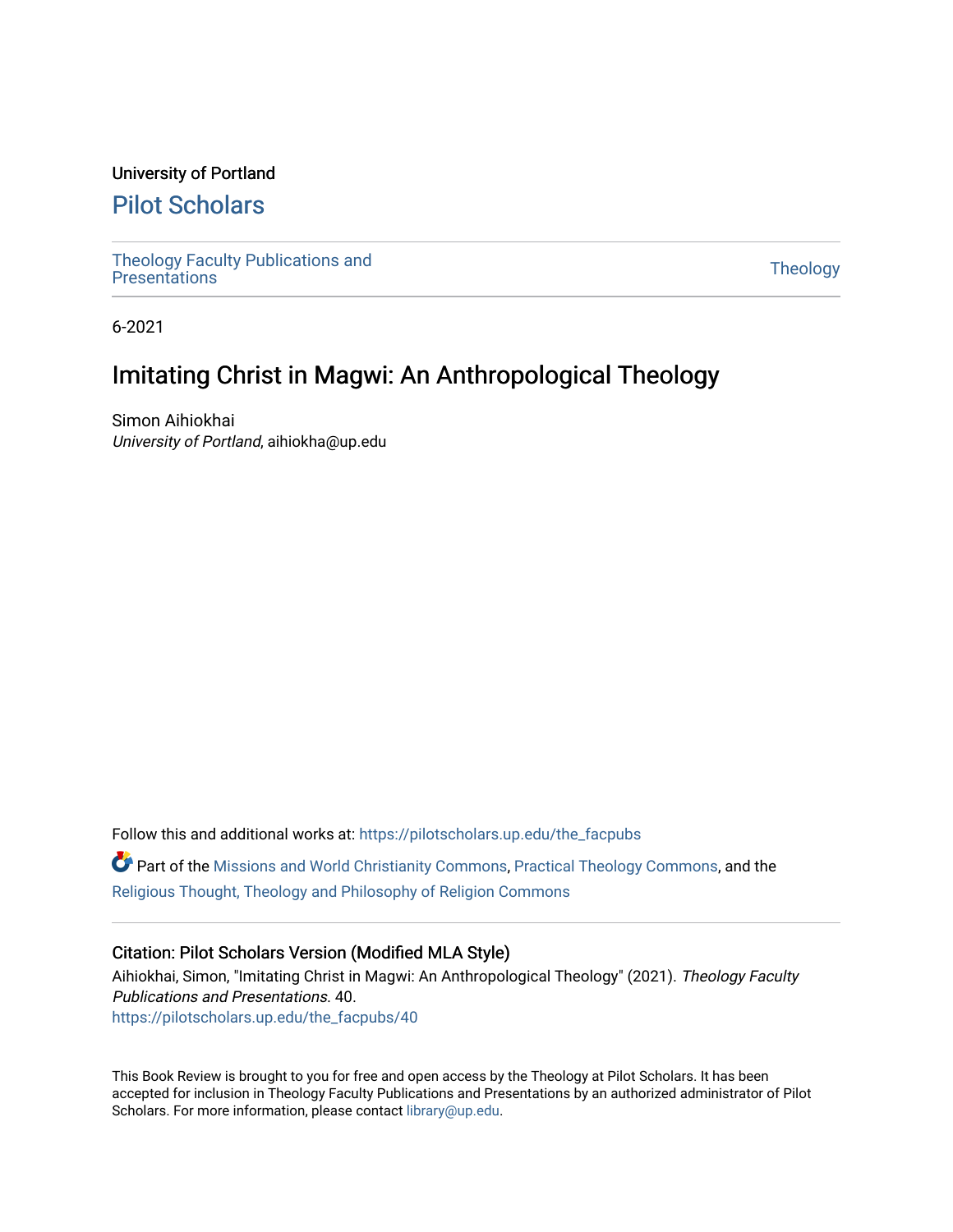*Imitating Christ in Magwi: An Anthropological Theology*. By Todd D. Whitmore. T&T Clark, 2019. 400 pages. \$29.95. Paperback. ISBN:978-0-5676-8417-2.

As an anthropologist and a theologian, Todd D. Whitmore weaves insights from both disciplines to give an account of the religiosity of the people of northern Uganda and South Sudan without attempting to be an apologist for a Eurocentric theological ambition playing out in the former British territories. Cognizant of the limitations of ethnographic studies, the work, *Imitating Christ in Magwi: An Anthropological Theology* calls attention to the dangers of writing. To write about the other is to simplify that which by its nature transcends simplification. To address this concern, the work stresses the responsibility of the theologian to investigate that which has been said before with a critical lens. It is on this note that the author sheds light on the successes and failures of the Comboni Missionaries in their work in the region. In order to preserve their place in the grand agenda of colonialism, these missionary agents learned how to retell stories of atrocities in ways that they become legends of valor and piety. The text moves beyond the pointing of fingers at colonial agents. It showcases the dynamic religio-cultural resistance of the Acholi people of northern Uganda to the violence of religio-political colonialism of the Comboni Missionaries and the British colonial agents.

The work is divided into four parts with eight chapters. Each chapter sheds light on the many contours that define the lives and faith of the people of the region. The introductory chapter wrestles with what theology ought to be in today's world, and how the theological project can become a strategic ally in the act of giving voice to the voices and making visible those who have been made invisible by the totalizing systems of erasure. Part one tells the stories of the different 'magics' at play in the region. The first is the colonial magic of writing aimed at erasing the cultures of the people. The second is the missionary magic. It operates with the bias that the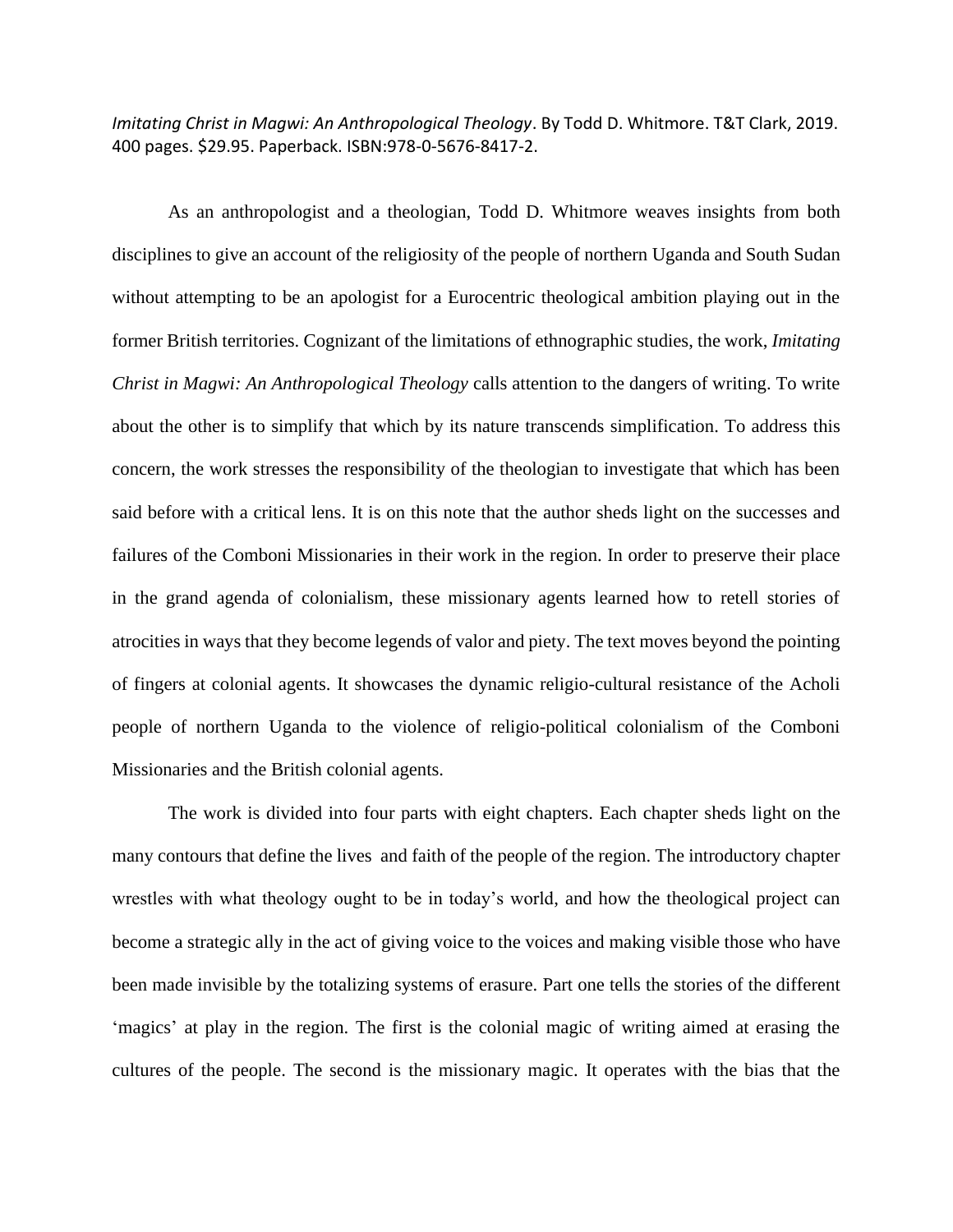evangelized people have no worthy religious heritage, hence the legitimacy of the missionary project. The third magic is the corrective magic of the Acholi people. The dynamic nature of Acholi religiosity allowed for an escape from totalization of the colonial agenda via the trans-localized spirits that guide them. Furthermore, the work of the Sisters of Mary Immaculate of Gulu is presented as an example of gospel mimesis that the author insists upon as the way to do relevant theology in today's world. In their fidelity to their charism, they reimagine the gospel message in ways that it speaks to the concrete experiences of the Acholi people as they suffer the vestiges of war.

In part two, three major movements occur. The first explores in detail the nature of mimetic scholarship that is grounded in apprenticeship to the other. This opens the scholar to an experience of encounter that is grounded in vulnerability and surprises that come from the other who stands before them. The second movement showcases the limits of mimesis; especially as appropriated within the colonial agenda. Here, the colonized is portrayed as a creature capable or learning the ways of the colonizer when properly educated. The third movement makes a case for how the limits of mimesis can be overcome by the theologian who stands as a disciple in the sacred space of the other.

Part three recounts the multiple contours of the stories and memories of the region of northern Uganda. The systematic killing of those who dare to disagree with the corrupt political system in the country is named for what it is - a genocide. The grave responsibility of a pilgrim is to bring back home the wisdom learned from the journey. Part four presents a reflection on ways the reader can appropriate lessons learned by the author from being with the Acholi people during his research.